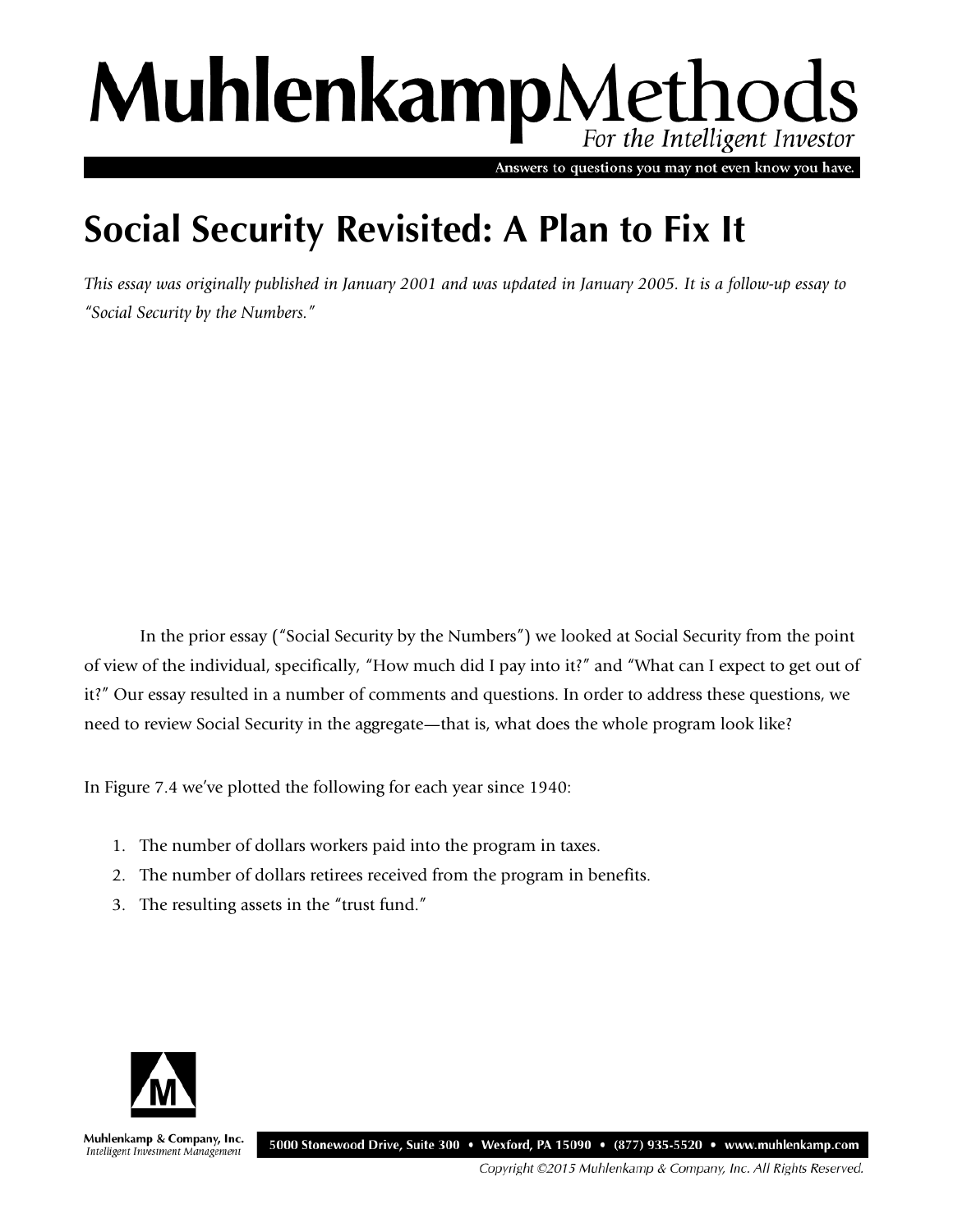

**Figure 7.4 The Social Security Program Financial Status, 1940-2005**

*Source: Information derived from www.ssa.gov.* 

As you can see, the program currently looks pretty good. There is close to \$1.2 trillion in the trust fund, roughly three years worth of benefits. This looks impressive until you realize that most people receive benefits for 20 years, not three.

Most of you know that we don't like to make projections, but in the case of Social Security, it's pretty easy.

The benefits to be paid out each year will equal the number of retirees multiplied by the benefits promised to them.

The taxes paid in each year will equal the number of eligible workers, multiplied by the employment rate, multiplied by the withholding rate on their salaries up to a stated level.

Since nearly all the future retirees are already in the workforce and nearly all the eligible workers for the next 20 years have already been born, it's fairly easy to project the taxes, benefits, and assets for the next 20–40 years. In fact, our projections look just like the projections of the Social Security



Muhlenkamp & Company, Inc. 5000 Stonewood Drive, Suite 300 • Wexford, PA 15090 • (877) 935-5520 • www.muhlenkamp.com Intelligent Investment Management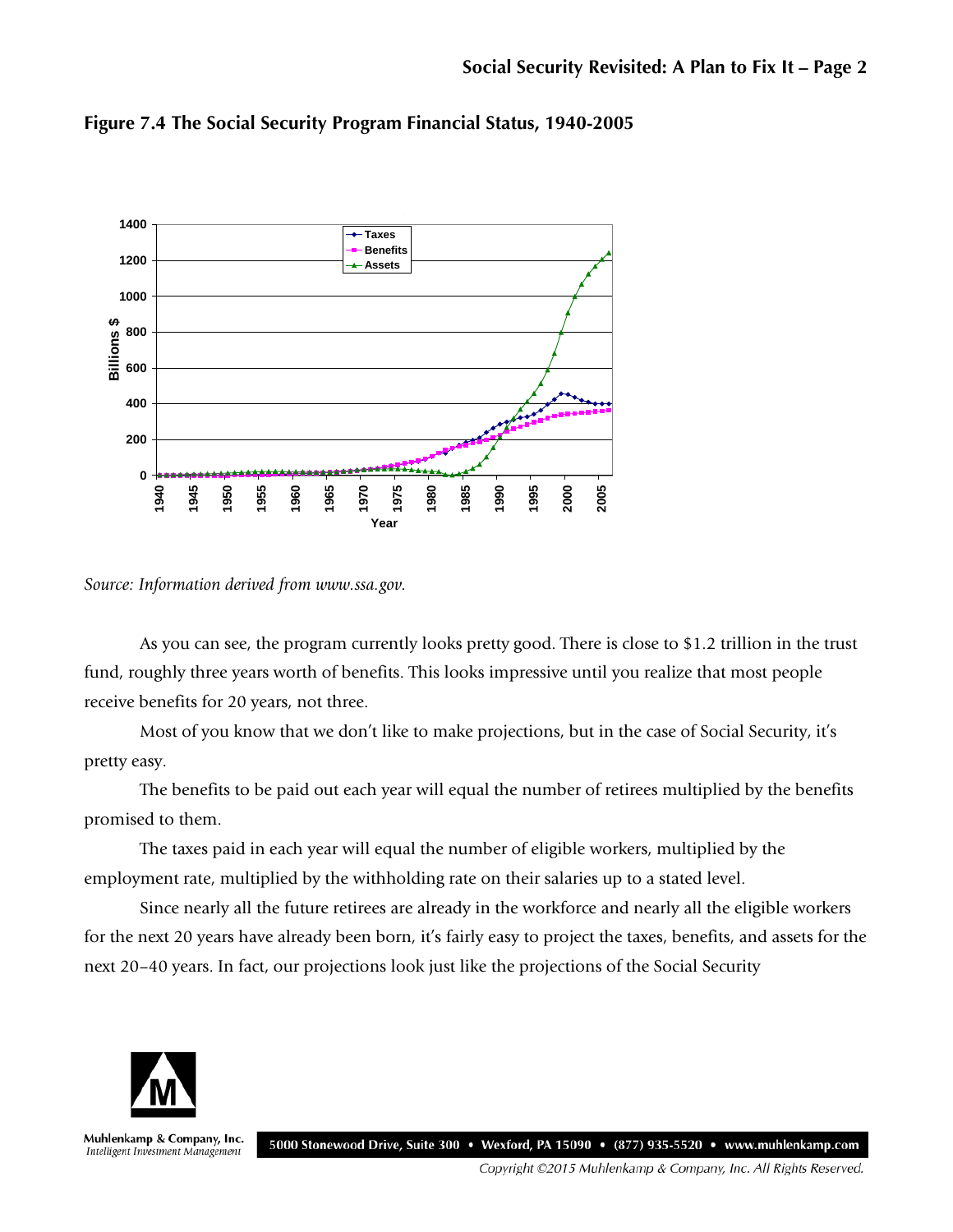Administration (SSA). The projections are included in Figure 7.5, which shows why today's retirees over the age of 65 don't have a problem; there will be sizable assets in the program for the next 30 years.





*Source: Information derived from www.ssa.gov.* 

But Figure 7.5 also shows why the children of today's retirees, people ages 30 to 40, do have a problem: the program runs out of money in 2035.

Why has the program worked so far? When the Social Security program was initiated in 1937, the average life expectancy in the United States was less than 65 years. Eligibility for benefits was set at age 65 in the expectation that fewer than half of the workers would collect Social Security (because they wouldn't live long enough). Furthermore, when the program started, there were a lot of workers paying into the program and few receiving benefits.

In 1945, the ratio of workers-to-retirees was over 40 to 1; in 1950, over 16 to 1; and in 1960, the ratio was 5 to 1. Today, the worker-to-retiree ratio is a little over 3 to 1.



Muhlenkamp & Company, Inc. 5000 Stonewood Drive, Suite 300 • Wexford, PA 15090 • (877) 935-5520 • www.muhlenkamp.com Intelligent Investment Management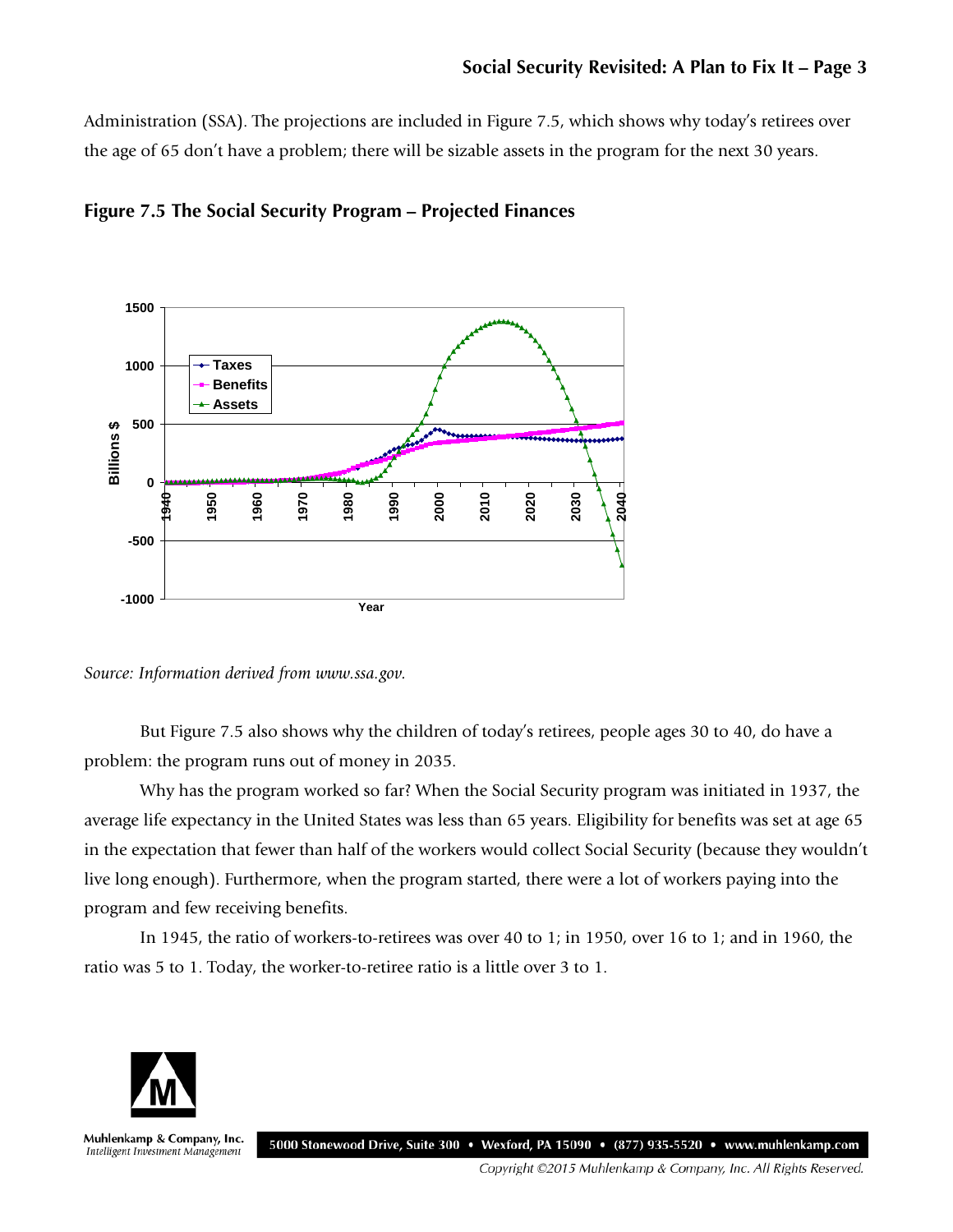As the worker-to-retiree ratio fell, the SSA found it necessary to raise the tax rate from 2% in 1937–49 (1% employee + 1% employer), to 6% by 1960, to 12.4% in 1990. The 12.4% rate remains today.

Furthermore, the SSA found it necessary to raise the level of wages on which the tax is paid from \$3,000 in 1937 (\$38,400 in 2004 inflation-adjusted dollars) to \$87,900 in 2004.





*Source: Information derived from www.ssa.gov.* 

We've plotted the applicable tax rate on Figure 7.6. We've also marked the years when the combination of tax rate and rate base first pushed the top payer over the levels of \$2,000, \$4,000, \$6,000, \$8,000, and \$10,000 (all numbers inflation-adjusted).



Muhlenkamp & Company, Inc. 5000 Stonewood Drive, Suite 300 • Wexford, PA 15090 • (877) 935-5520 • www.muhlenkamp.com Intelligent Investment Management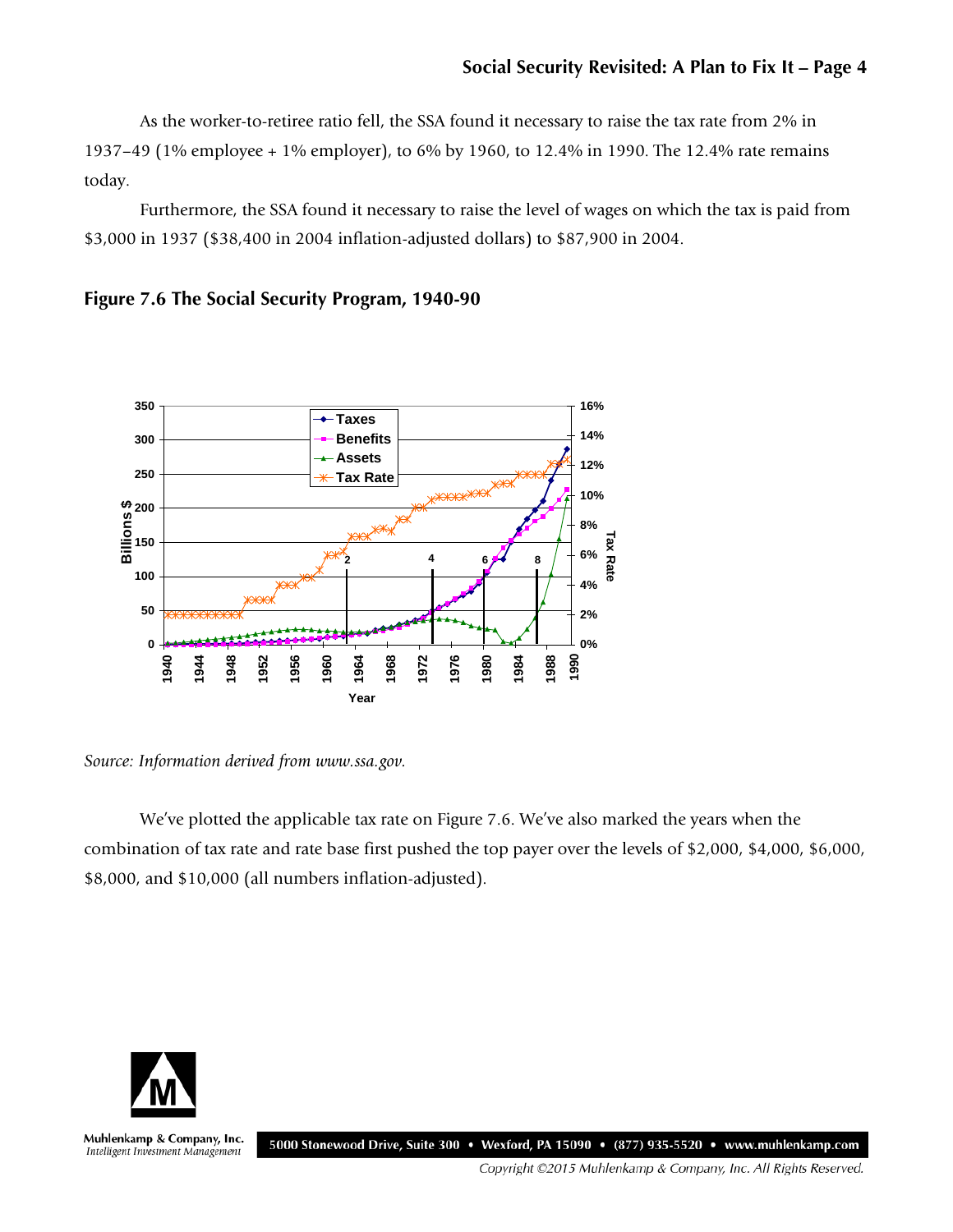Note that Figure 7.7 is a continuation of Figure 7.6, simply with a change in scale.



**Figure 7.7 The Social Security Program, 1940-2040**

*Source: Information derived from www.ssa.gov.* 

Also, starting in 1984, the Social Security Administration started cutting the value of retiree benefits. In 1984 they started taxing benefits; they started taxing 50% of the benefit and now tax 85% of the benefit. More recently, they've been raising the retirement age.

I was born in 1944; the age for me to qualify for full Social Security benefits is 66 years, not 65. If you were born in 1960, the age at which you will qualify for full benefits is 67 years, not 65.

Social Security benefits are calculated as a percentage of your qualifying pay prior to retirement. Currently, benefits are calculated at 90% of the first \$627 of one's average indexed monthly earnings; plus 32% of one's average indexed monthly earnings over \$627 and through \$3,799; plus 15% of one's average indexed monthly earnings over \$3,779. Since the average wage earner today earns roughly



Muhlenkamp & Company, Inc. 5000 Stonewood Drive, Suite 300 • Wexford, PA 15090 • (877) 935-5520 • www.muhlenkamp.com Intelligent Investment Management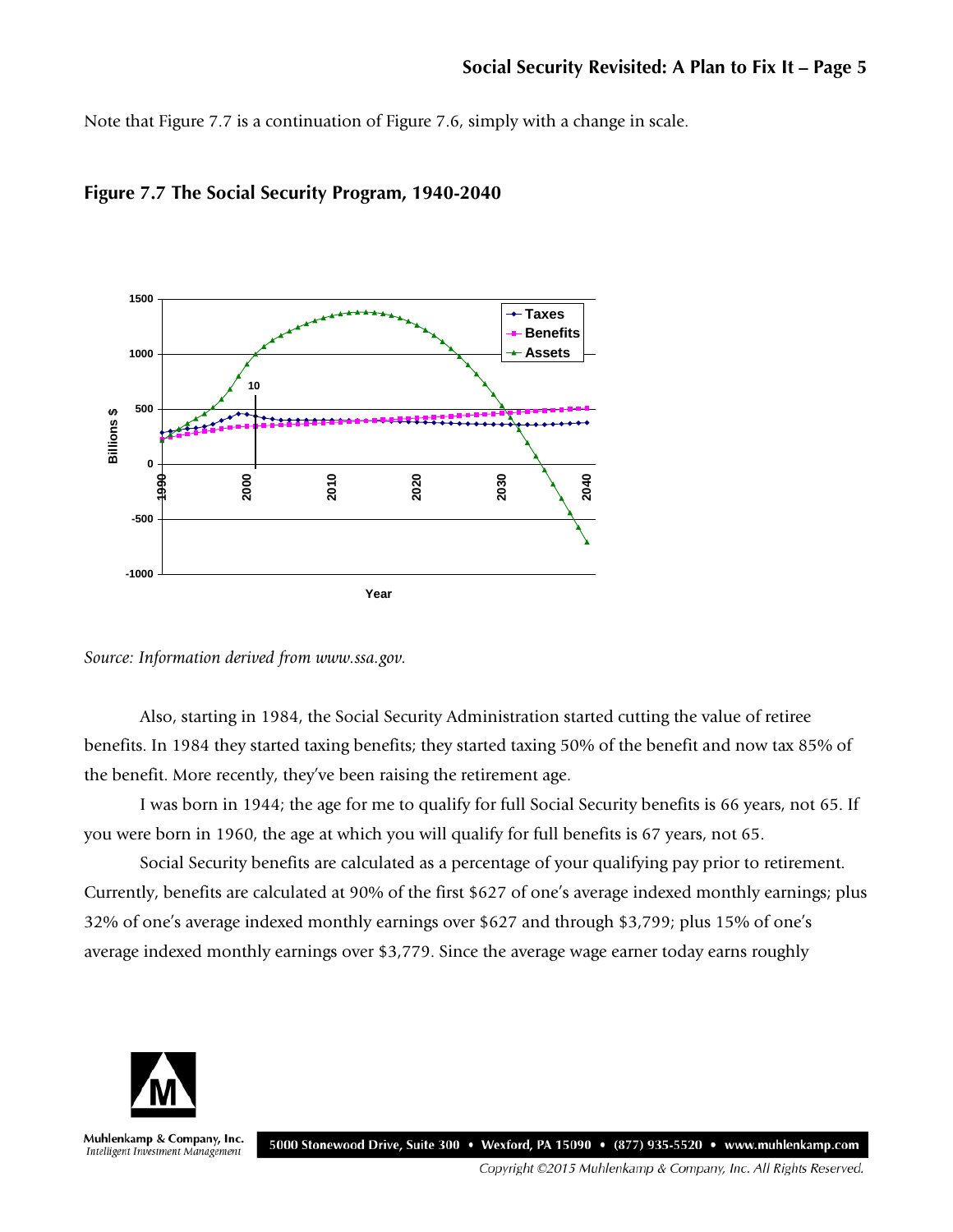\$34,731 per year (\$2,894 monthly), the average retiree is promised benefits a little over 45% of their pay. See Figure 7.8 for details.

## **Figure 7.8 Social Security Benefits**

|                                               | <b>Monthly</b> | Annual   |
|-----------------------------------------------|----------------|----------|
| Average Wage per SSA 2003                     | \$2.894        | \$34,731 |
| <b>SSA Benefits Calculation:</b>              |                |          |
| 90% of \$627, plus                            | \$564          | \$6,772  |
| 32% of earnings $> $627$ through \$3,779 plus | \$726          | \$8,706  |
| 15% of earnings $> $3,779$                    | \$0            | \$0      |
| Total                                         | \$1,290        | \$15,478 |
| % of current wage                             | 45%            | 45%      |

*Source: Information derived from www.ssa.gov.* 

Three people each paying 12% in taxes can support one person taking 36% out in benefits. (Note that in 1960, five people each paying 6% in taxes could support one person taking 30% out in benefits.) The problem is that the ratio of workers to retiree will decline to just 2:1 by 2030.

At that point, the two workers would each have to pay 18% of their pay (nearly a 50% increase) into Social Security in order for one retiree to receive 36%. Some people believe this is a viable solution. I don't. In the 1970s, I saw what happens when people are pushed into ever-higher tax brackets. At some point, they quit working. Even if the employees want to work, if the employer quits, the employees are out of work.

A second solution is to cut benefits. (In fact, I've suggested cutting the benefits of millionaires, but there aren't enough millionaires to solve the problem.) Many retirees believe that their benefits can't be cut. They believe they're entitled to the promised benefits. But the Supreme Court (*Fleming v. Nestor*, 1960) has ruled that we're not entitled to the promised benefits. Some retirees were shocked when Medicare tripled the amount (from \$10 to \$30) of the co-pay for prescribed drugs. Folks, the rules on Social Security are set by the same people who make the rules on Medicare. If they believe it is necessary, they will cut your benefits.

But there is a third way to make Social Security viable for the next generation.

If a part of the taxes used to build the trust fund for the next 30 years could be invested to earn a reasonable rate of return, we could alleviate the problem. Some have suggested allowing people to invest



Muhlenkamp & Company, Inc. Intelligent Investment Management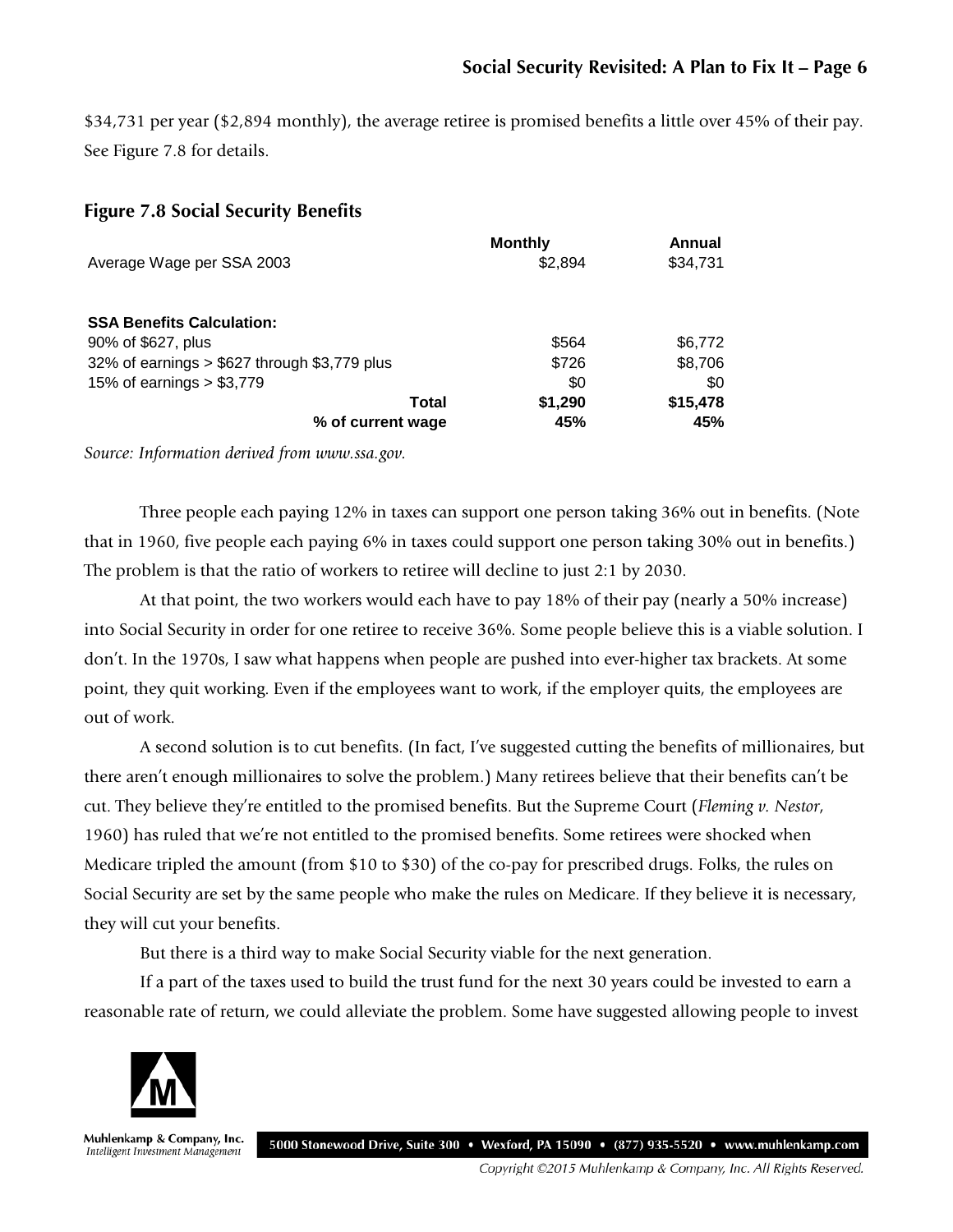part of their Social Security taxes in a Personal Security Account. To me, a Personal Security Account sounds a lot like an IRA (call it a PSA). So I took a look at my IRA to see how it has done.

Figure 7.9 is a plot of my personal IRA from 1981 through 2004. The bottom line is the total dollars I've paid in—\$1,500 in 1981 plus 23 years multiplied by \$2,000 per year is equal to \$47,500. The middle lines are calculated: they show the assets I'd have if I'd earned 2%, 6%, or 9% per year. The top line is what my account has actually done. Figure 7.10 simply extends Figure 7.9 out another 20 years to show a typical working lifespan of 44 years.

#### **Figure 7.9 Ron Muhlenkamp's IRA**



*Source: Muhlenkamp & Company, Inc.*



Muhlenkamp & Company, Inc. 5000 Stonewood Drive, Suite 300 • Wexford, PA 15090 • (877) 935-5520 • www.muhlenkamp.com Intelligent Investment Management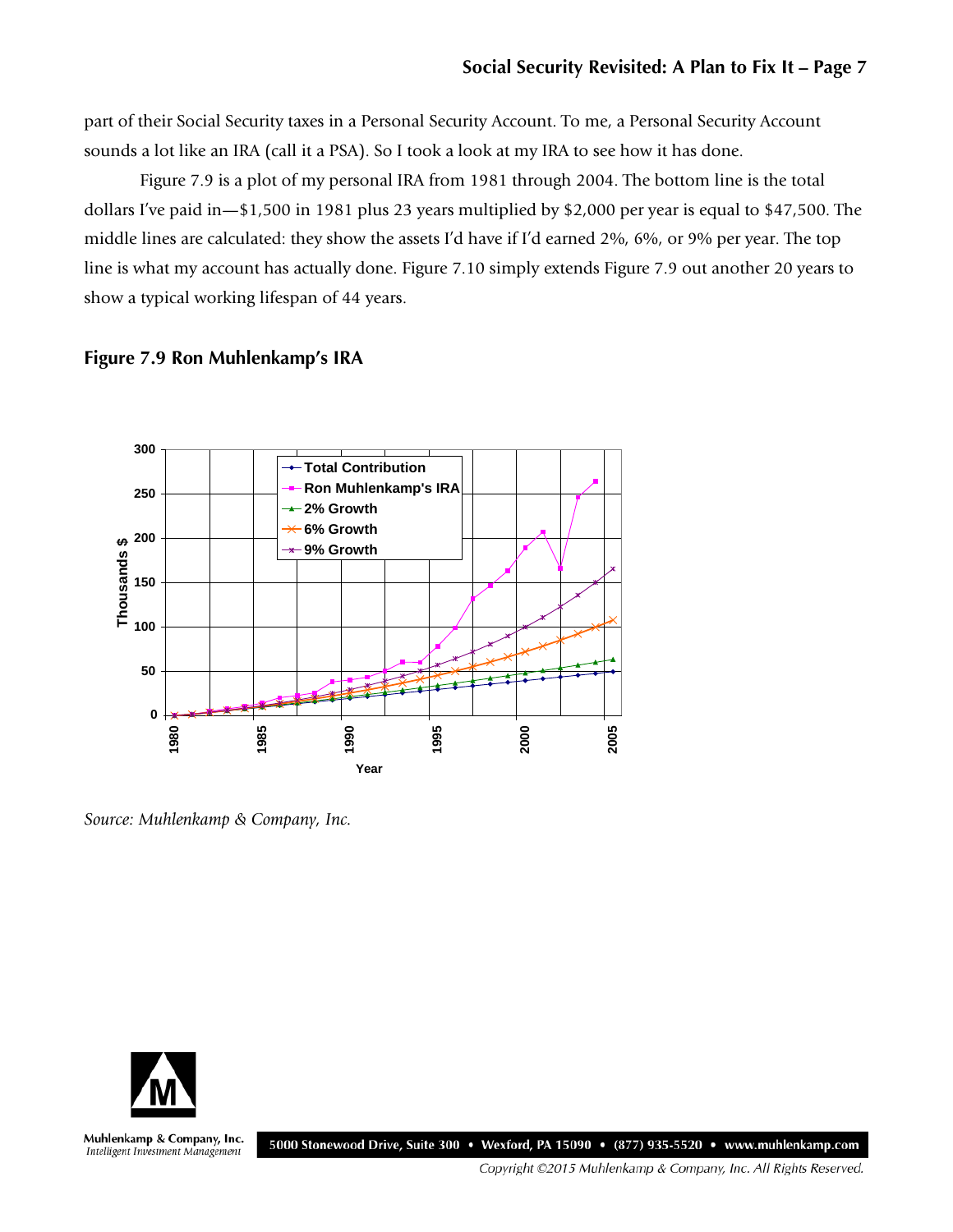The Social Security Administration recently sent me a statement that said my promised benefit upon retirement is \$21,924 per year. The IRS says my life expectancy at age 66 is 16 years. So the SSA expects to pay me \$350,784 over my retirement years. We've marked that on Figure 7.10

### **Figure 7.10 IRA Projections**



*Source: Muhlenkamp & Company, Inc.*

Alternatively, an annuity that promised me \$21,924 for 16 years would cost \$240,000 at the start, if we assume an interest rate of 5%. We've marked that on Figure 7.10.

You'll note that at contributions of \$2,000 per year, the return has to be 6% or greater to reach \$350,000 in 44 years, but that it reaches \$240,000 in 37 years. I've exceeded \$240,000 in 24 years. The amazing thing is that the \$2,000 per year that I put into my IRA is less than 30% of what I've paid into Social Security to date. So just by earning a reasonable return on my investment (it's been invested only in two no-load mutual funds), I will be able to fund an amount equal to my promised Social Security benefits with only 30% of the Social Security taxes. This makes 70% of my Social Security taxes available to someone else.



Muhlenkamp & Company, Inc. 5000 Stonewood Drive, Suite 300 • Wexford, PA 15090 • (877) 935-5520 • www.muhlenkamp.com Intelligent Investment Management